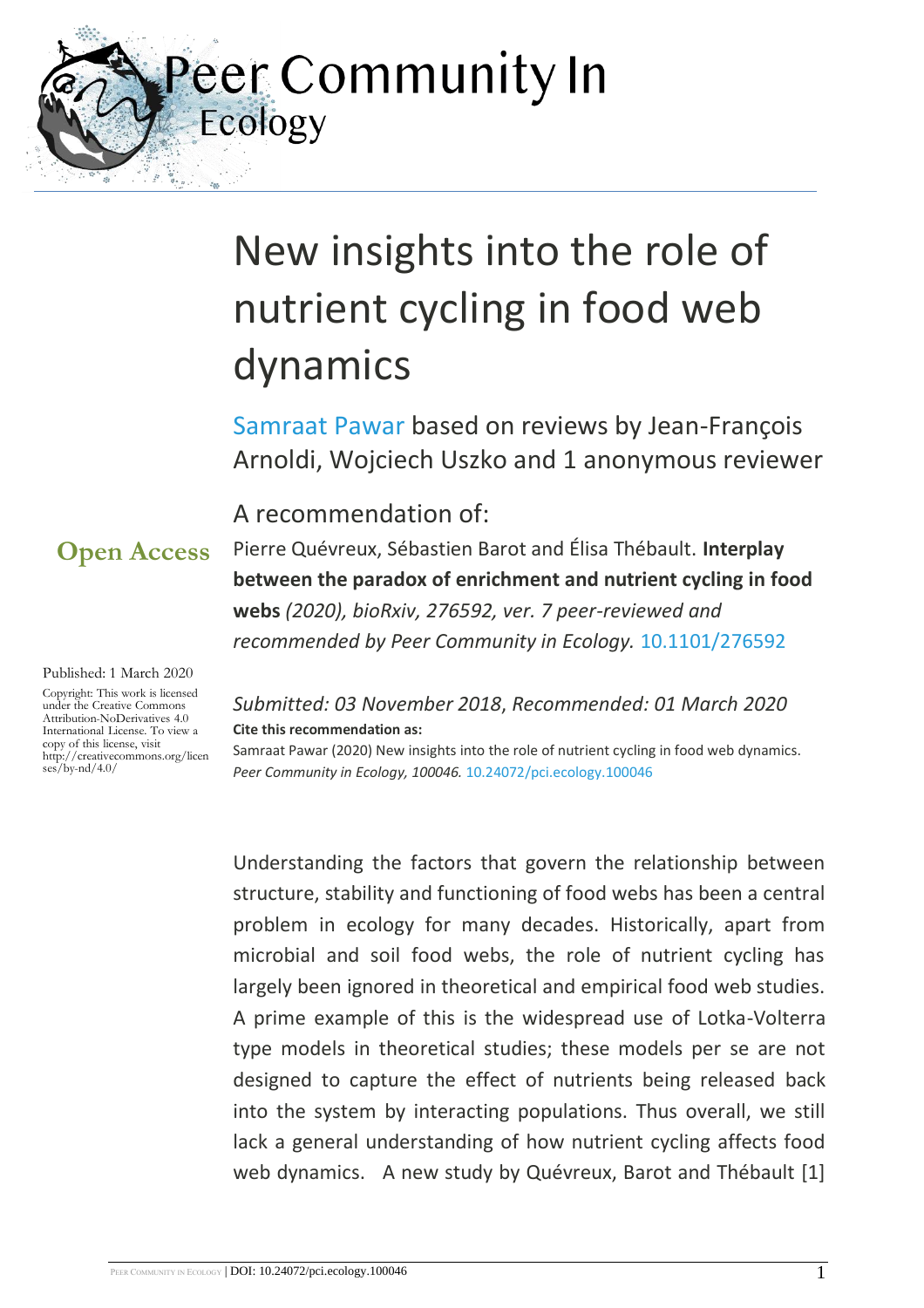

tackles this problem by building a new food web model. This model features some important biological details: trophic interactions and vital rates constrained by species' body masses (using Ecological Metabolic Theory), adaptive foraging, and stoichiometric rules to ensure meaningful conversion between carbon and nutrient flows. The authors analyze the model through detailed simulations combined with thorough sensitivity analyses of model assumptions and parametrizations (including of allometric scaling relationships). I am happy to recommend this preprint because of the novelty of the work and it's technical quality. The study yields interesting and novel findings. Overall, nutrient cycling does have a strong effect on community dynamics. Nutrient recycling is driven mostly by consumers at low mineral nutrient inputs, and by primary producers at high inputs. The extra nutrients made available through recycling increases species' persistence at low nutrient input levels, but decreases persistence at higher input levels by increasing population oscillations (a new, nuanced perspective on the classical "paradox of enrichment"). Also, for the same level of nutrient input, food webs with nutrient recycling show more fluctuations in primary producer biomass (and less at higher trophic levels) than those without recycling, with this effect weakening in more complex food webs. Overall, these results provide new insights, suggesting that nutrient cycling may enhance the positive effects of species richness on ecosystem stability, and point at interesting new directions for future theoretical and empirical studies.

#### **References**

[1] Quévreux, P., Barot, S. and E. Thébault (2020) Interplay between the paradox of enrichment and nutrient cycling in food webs. bioRxiv, 276592, ver. 7 peerreviewed and recommended by PCI Ecology. doi: [10.1101/276592](https://dx.doi.org/10.1101/276592)

## Revision round #4

*2020-02-10* Dear Authors,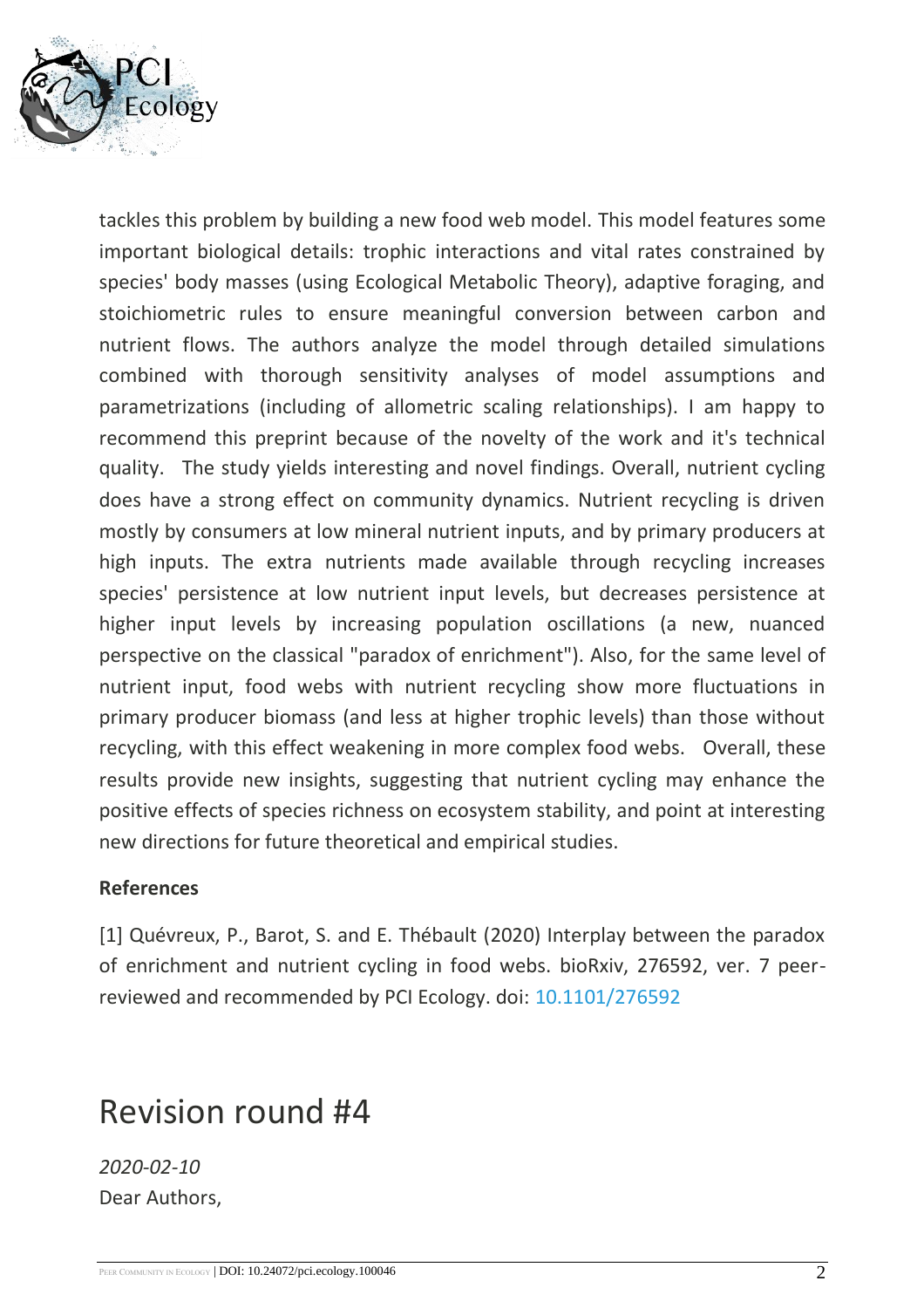

Your response and edits clarifies somewhat, but I am concerned that you did not find values from the literature leading to a "satisfying species persistence". Can you please clarify what you mean by that?

Also, do your scaling relationships for search/attack rates and handling times match up with recent work by Carbone et al and Pawar et al (myself!)? The papers are:

- Carbone, C., Codron, D., Scofield, C., Clauss, M. & Bielby, J. Geometric factors influencing the diet of vertebrate predators in marine and terrestrial environments. Ecol. Lett. 17, 1553–9 (2014).
- Pawar, S., Dell, A. I., Lin, T., Wieczynski, D. J. & Savage, V. M. Interaction dimensionality scales up to generate bimodal consumer-resource size-ratio distributions in ecological communities. Front. Ecol. Evol. 7, 1–11 (2019).

These studies do find energetically and dynamically feasible regions of coexistence between consumers and resources using updated (relative to Yodzis and Innes and Brose et al) scaling equations for search rate and handling time.

I sincerely apologize for delaying this preprint's recommendation so much. However, the above is an important issue because future studies might want to use the scaling relationships you are using, and your results do rely strongly on them.

Best wishes,

Samraat

*Preprint DOI:* <https://doi.org/10.1101/276592> **Author's reply:**

[Download author's reply \(PDF file\)](https://ecology.peercommunityin.org/download/t_recommendations.reply_pdf.ba93bfaa6206f2ab.526573706f6e736520746f2072657669657765727320726f756e6420342e706466.pdf)

## Revision round #3

*2020-01-25* Dear Quévreux et al,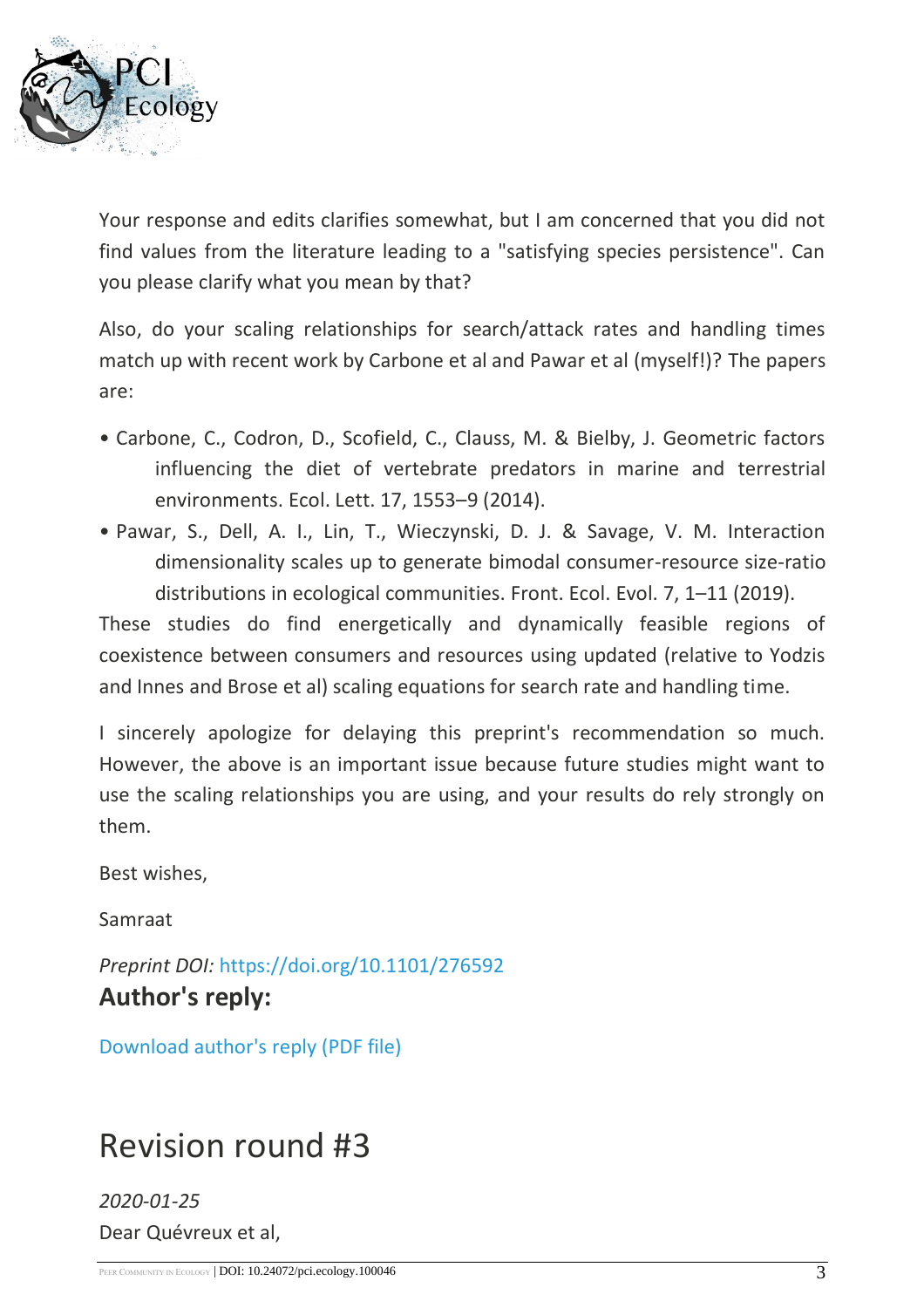

Thank you for your responses. I understand that the Supp Info issue is hard to resolve. Let's leave it at that.

However, I am still unsure about how you got the scaling constants for search (what you call "attack") rate and handling time. Table 1 gives what seems to be a very low value for \$a\$ (given that it is in units of year^-1), and no value for \$h*j\$. The SI does not clarify either. You cite "Arbitrary" for the source of these parameterizations , which suggests that the model results are insensitive to these parameterizations. However, the sensitivity analysis is directly on the values of \$a*i\$ (and none for handling time), not the scaling constants or exponents.

Can you please clarify the sources and derivations (being explicit about the unit conversions if relevant) of the parametrizations of \$a\$, and sensitivity of the results to \$h i\$?

Thanks,

Samraat

*Preprint DOI:* <https://doi.org/10.1101/276592> **Author's reply:**

[Download author's reply \(PDF file\)](https://ecology.peercommunityin.org/download/t_recommendations.reply_pdf.b0b945abfec20cc4.526573706f6e736520746f2072657669657765727320726f756e6420332e706466.pdf)

## Revision round #2

*2020-01-16* Dear Authors,

I think you have done a thorough job of addressing reviewers' comments and revising the paper.

I have two further suggestions/comments before I feel comfortable with recommending this preprint:

• What is the scaling of search rate (a*i)? Authors say "Following classical allometric food web models (Brose, 2008; Heckmann et al., 2012), that are*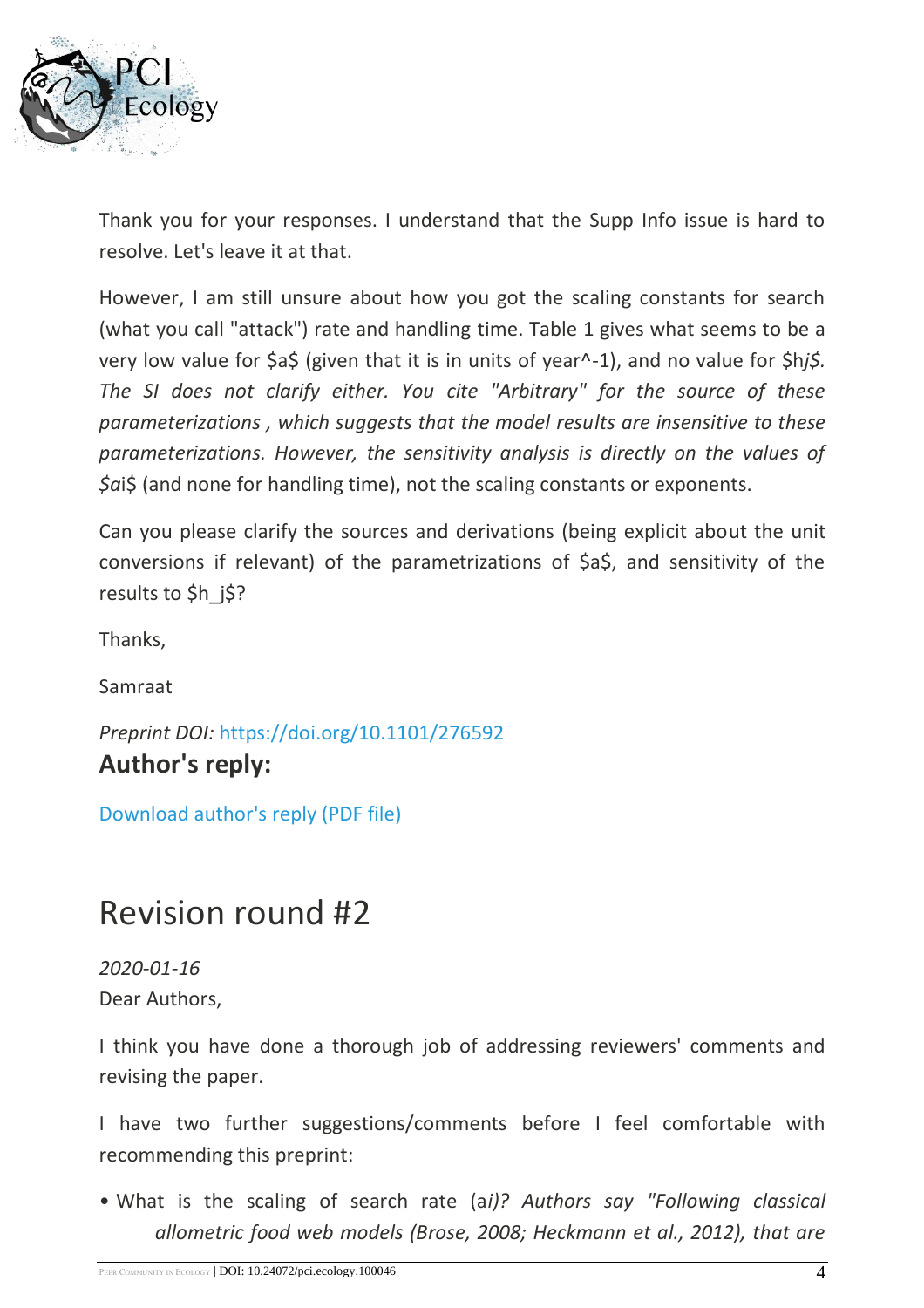

*based on carbon flows, species biological parameters and trophic interactions scale with species body mass.", but I see no scaling relationship defined. None of the reviewers noticed this, but a model with scaling of birth and death rates but not of interaction rates would behave very differently than one with. As such, the scaling of handling time and search rates can have a significant impact on system dynamics, and the direct sensitivity analysis of a*i will likely not capture the variation introduced by variation in the scaling model structure and parameter values of a*i (or the scaling model/parameters of h*i). Can the authors please clarify? For an example of a paper with scaling of all parameters, see Tang, et al. 2014. "Correlation between Interaction Strengths Drives Stability in Large Ecological Networks." Ecology Letters 17 (9): 1094–1100. https://doi.org/10.1111/ele.12312.

• The SI has four different files, and not all of the sections/files are cited, as far as I can tell. And even if they are, it's hard to follow the structure of the SI, so I suggest that you combine them into one document with a TOC.

Thanks,

Samraat

*Preprint DOI:* <https://doi.org/10.1101/276592> **Author's reply:**

[Download author's reply \(PDF file\)](https://ecology.peercommunityin.org/download/t_recommendations.reply_pdf.902c3d1cc99f7208.526573706f6e736520746f2072657669657765727320726f756e6420322e706466.pdf)

## Revision round #1

*2018-12-15* Dear Authors,

I have now received three reviews of your manuscript. I am glad to say that all three reviewers have been very thorough and constructive. All three acknowledge the potential value of your manuscript, but also raise a number of technical issues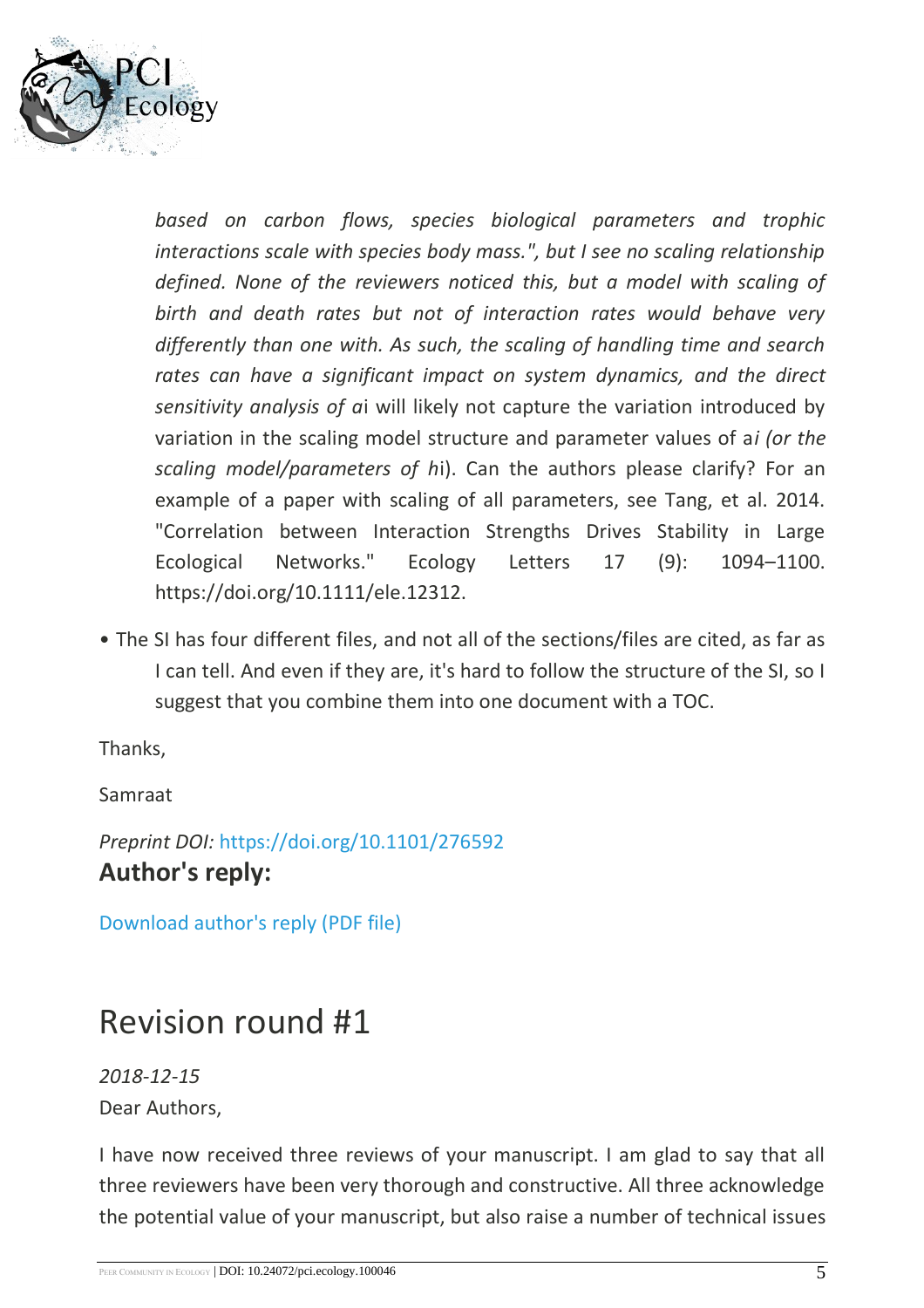

that merit a significant revision. All three concur on two main issues that needs to be addressed in particular: apparent parameter sensitivity (and in particular, the use of body-mass scaling) of the mathematical model's dynamical behaviors, and related to that, insufficient insights into mechanisms underlying these behaviors. These include your results about stability, and the role of intraspecific density dependence.

Some of these comments raise some fundamental technical questions that definitely need to be addressed. In particular, \* Both Reviewer Uszko and the one Anonymous Reviewer raise concerns about the adaptive foraging model. \* All three question the assumption of intraspecific density dependence across trophic levels. \* The Anonymous Reviewer questions the use of model parametrization using body-mass scaling alone as it may not capture empirical reality to a sufficient extent. \* Reviewer Arnoldi raises questions about your conclusions about stability, and suggests that you re-focus the paper (from stabilty) on the novel perspective that nutrient cycling provides on the classical paradox of enrichment in complex food webs. I leave it to you to make a decision about it though.

Overall, I think the reviewers have made a number very clear, objective suggestions and comments, and I look forward to seeing a revised manuscript that addresses them, along with a set of point-by-point responses.

Best wishes,

Samraat

### *Preprint DOI:* <https://doi.org/10.1101/276592> Reviewed by [Jean-François Arnoldi,](https://ecology.peercommunityin.org/public/viewUserCard?userId=593) 2018-12-03 13:59

The manuscript by P. Quévreux et al focuses on the dynamical impacts of nutrient cycling in a complex food web model.

As I will argue bellow, In my opinion, the paper has potential. However, a restructuring of the narration as well as a more synthetic understanding of the dynamical behavior of the model, i.e. an identification of driving parameters and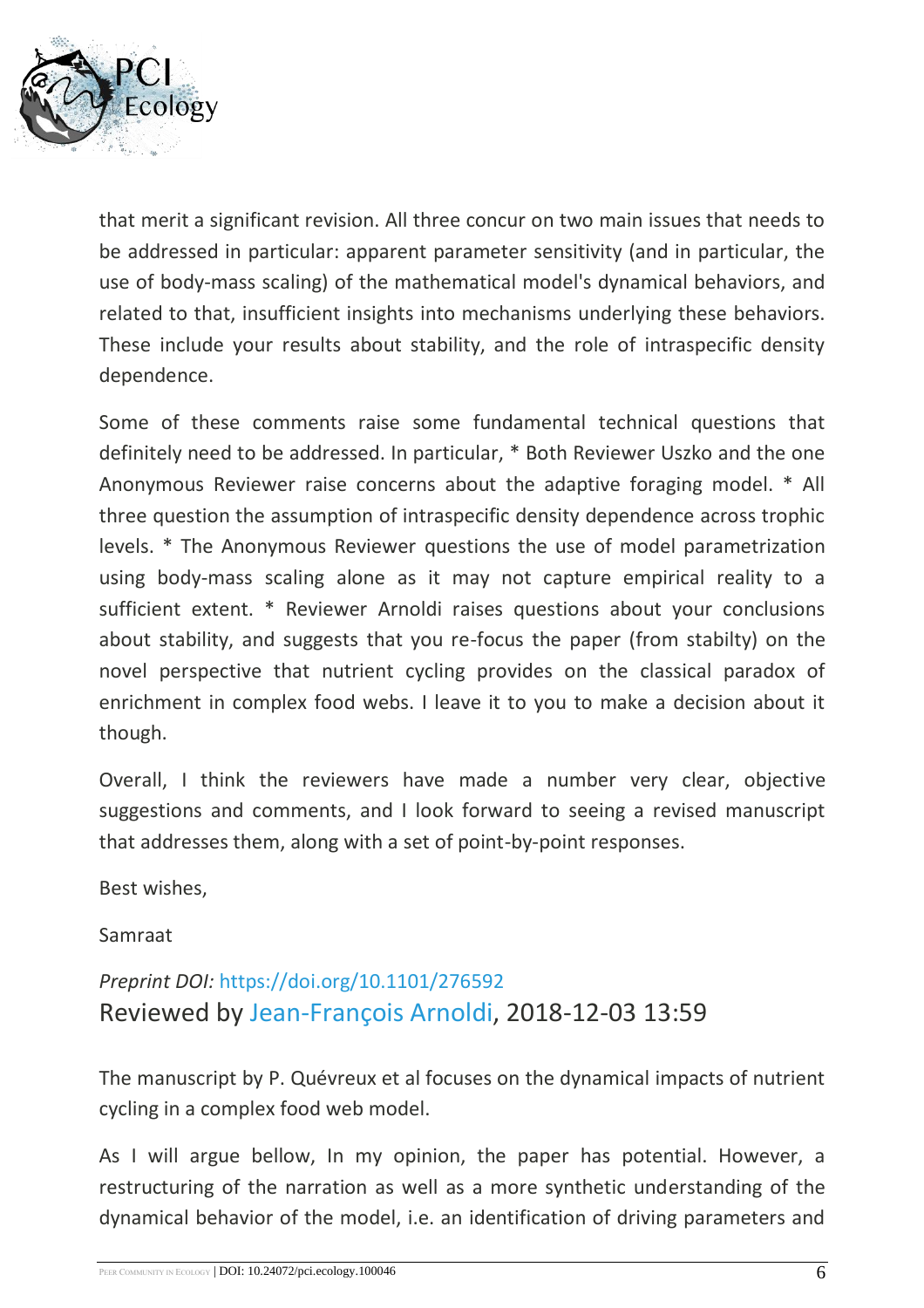

dynamical regimes leading to the observed patterns, might be required for the paper to be recommended.

#### Summary of the paper

Methods: The authors base their findings on a metabolic model that defines trophic interactions from species body mass, allows for foraging strategies to adapt and, importantly, tracks the amount of nutrient contained in species biomass via their stoichiometry. This latter feature allows to add -or not- recycling pathways from species biomass to a global nutrient pool, on which primary producers grow. The authors focus on the fraction of surviving species (persistence) in assembled communities, and the relative amplitudes of biomass fluctuations of surviving species (variability). The authors then study the impact of nutrient cycling on persistence and variability, as a function of nutrient enrichment (which could represent an anthropogenic disturbance, such as fertilizer runoff). The analysis is performed by comparing the simulated outcome of assembly with and without nutrient cycling. Interestingly, a comparison is made between the outcome of assembly without recycling but with an additional nutrient input equivalent to the amount recycled in the full model. To assess the effect of complexity, the authors also consider a much simpler tri-trophic food chain, and study its dynamical state as a function of enrichment.

Results: The main finding is that cycling does have a strong effect on community assembly. It makes the paradox of enrichment more acute, as increasing enrichment, after allowing for more species to persist, rapidly leads to the extinction of most. Without nutrient cycling the effects on persistence are much less dramatic. In terms of variability, the effects are qualitatively similar (increase of variability with enrichment) although less impressive. Importantly, in the complex food web, this aggravation of the paradox of enrichment is entirely explained by the added influx of nutrients caused by recycling, the latter growing nonlinearly with enrichment. The simplified food chain model shows similar variability pattern but, contrary to the complex web, shows some (stabilizing) effects of cycling which are not equivalent to an added influx of nutrients. There is thus some simplicity emerging from the apparent complexity of the food web model.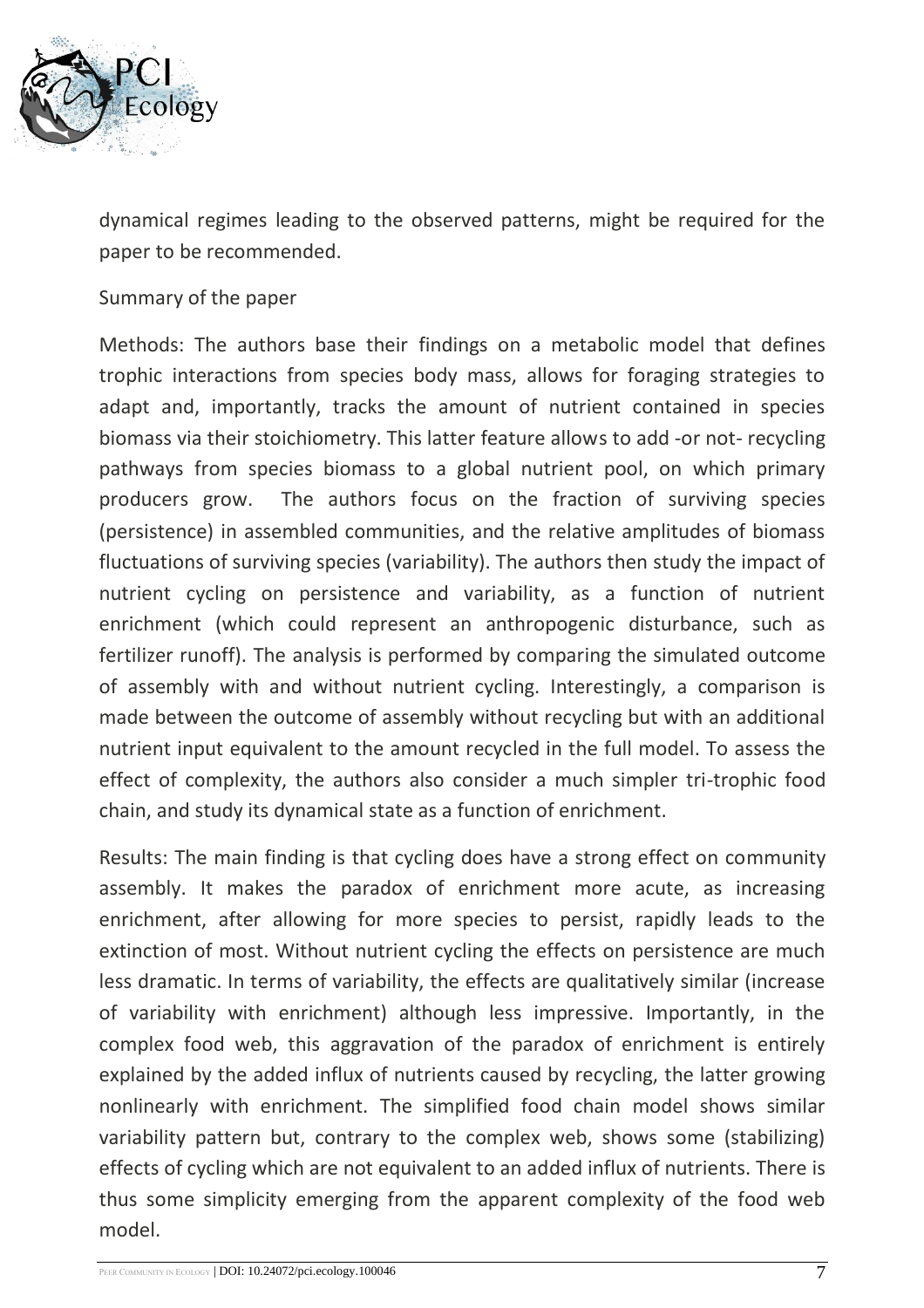

Major comments:

I found the manuscript to be well written and the analysis rigorous. However, to propose a recommendation some major issues must first be addressed. Bellow I explain my criticisms and make some suggestions to answer them.

I) I find that the focus on stability substantially weakens this contribution. Stability is taken in a rather narrow sense (no perturbations are considered for instance) and the "stabilizing" effects of cycling are in fact very minimal and only present in the food chain model. In terms of persistence, over the range of parameters considered, it is clear that recycling is mostly destabilizing whereas the authors seem to desperately look for signs of stabilization (the "weak stabilizing effects" mentioned in the abstract). In stead of getting lost into what stability means and what is stabilizing and what is not, I believe that a much stronger contribution can be made: a novel perspective on the paradox of enrichment in complex food webs, and the fundamental role played by nutrient cycling.

II) A better understanding of the dynamical regimes that can lead to such paradoxical effects is required. For instance, in the analysis, variability is caused by the occurrence of limit-cycles. I'm guessing that such attractors do not occur for any choice of parameters but require strong top-down feedbacks. Such topdown feedbacks are strongly dependent on the strength of self-regulation (see a recent preprint by Barbier and Loreau, bioRxiv). In the manuscript those selfregulating effect were admittedly arbitrarily chosen and independent on species metabolism. It is this not impossible that an other parametrization of selfregulation would lead to different top-down effects and thus different conclusions regarding the effect of nutrient cycling. This is not necessarily true, but the fact that there is no way to know based on the manuscript is a problem.

III) Make the theory empirical testable: Once the the key parameters (or combination of parameters) driving the paradox of enrichment in the complex model have been identified, this might enable the authors to propose empirically accessible conditions predicting the importance of nutrient cycling and the ensuing vulnerability of complex food webs to enrichment. For instance, a condition could be that a given community exhibits trophic cascades, supposing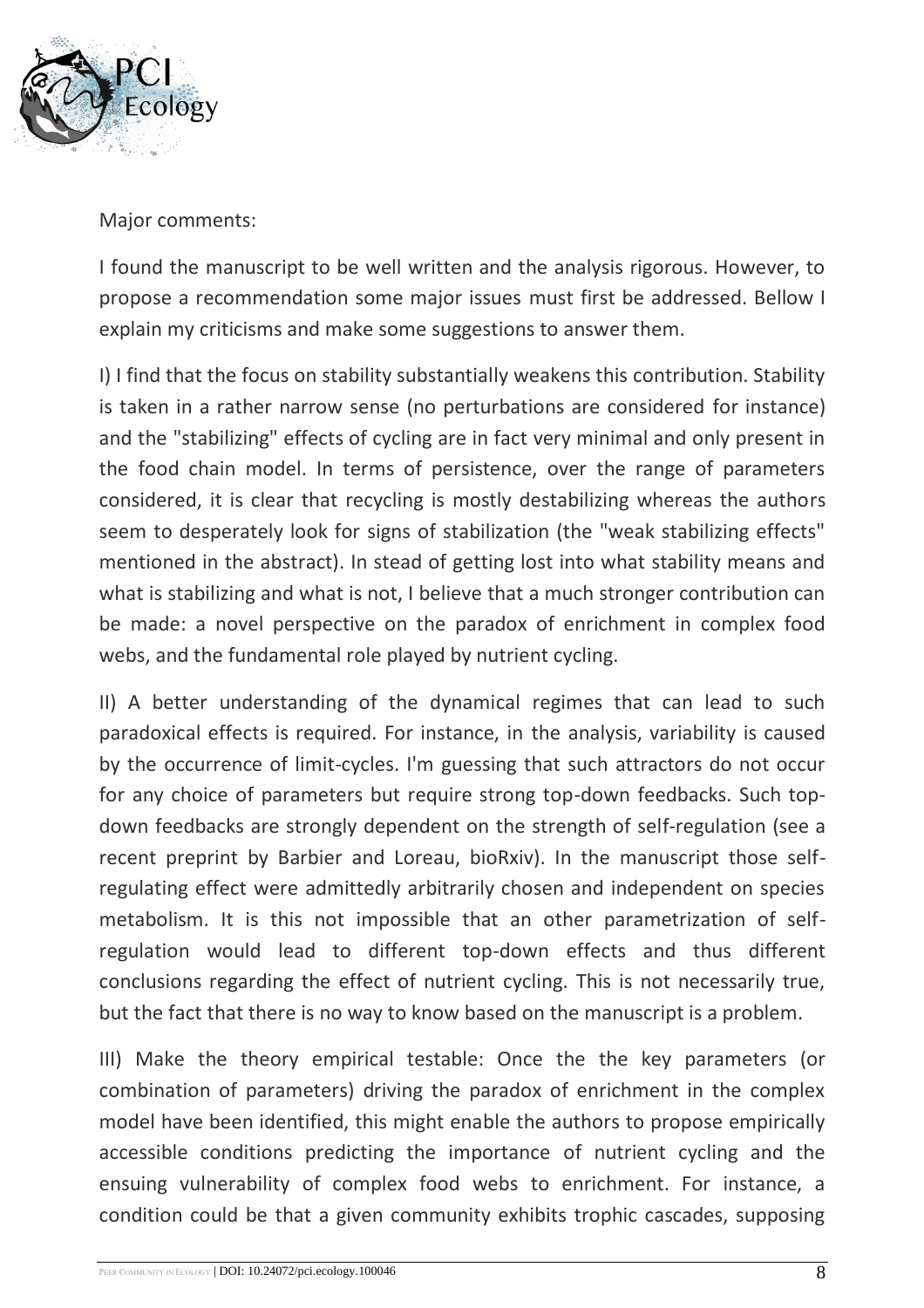

that top-down feed backs are key features. Such work would greatly increase the scope and importance of this contribution.

IV) Clarify the emerging simplicity (This last point might be slightly off-topic). The authors may want to take a step further in the understanding of emerging simplicity in complex food webs, at least when focusing at collective observables (such as the fraction of surviving species following assembly). This is indeed already suggested by the fact that the impact of optimal foraging is inexistent in terms of the output of interests, and cycling loops are equivalent to an additional nutrient influx, whereas it is not the case in the food chain. There are possibly many other details that do not matter for the outcome of assembly, the latter possibly driven by some aggregate features of the ecosystem (due to selfaveraging effects allowed by complexity -see the work by Guy Bunin for instance).

### Minor points:

1) I was left wondering why the species where going extinct, is it entirely due to the amplitude of the cycles? In this case the two stability notions, variability and persistence, are not complementary (as stated in the introduction) but are the two sides of the same coin.

2) Does it really matter whether there are one or two abiotic compartments (Mineral nutrients and detritus)? I would expect that the decomposition rate (d) from detritus into mineral nutrients can be integrated as a part of the fraction of recycled nutrients (delta) Indeed, Fig. 4 shows that d and delta are interchangeable since persistence is a function of their difference.

### Reviewed by anonymous reviewer, 2018-11-27 18:44

This preprint presents results of simulations of a variants of food-web model that do or do not include explicit representations of nutrient cycling. The authors ask to what extent this affects persistence of species and variability of population abundance in the dynamic steady state of assemblages of random species.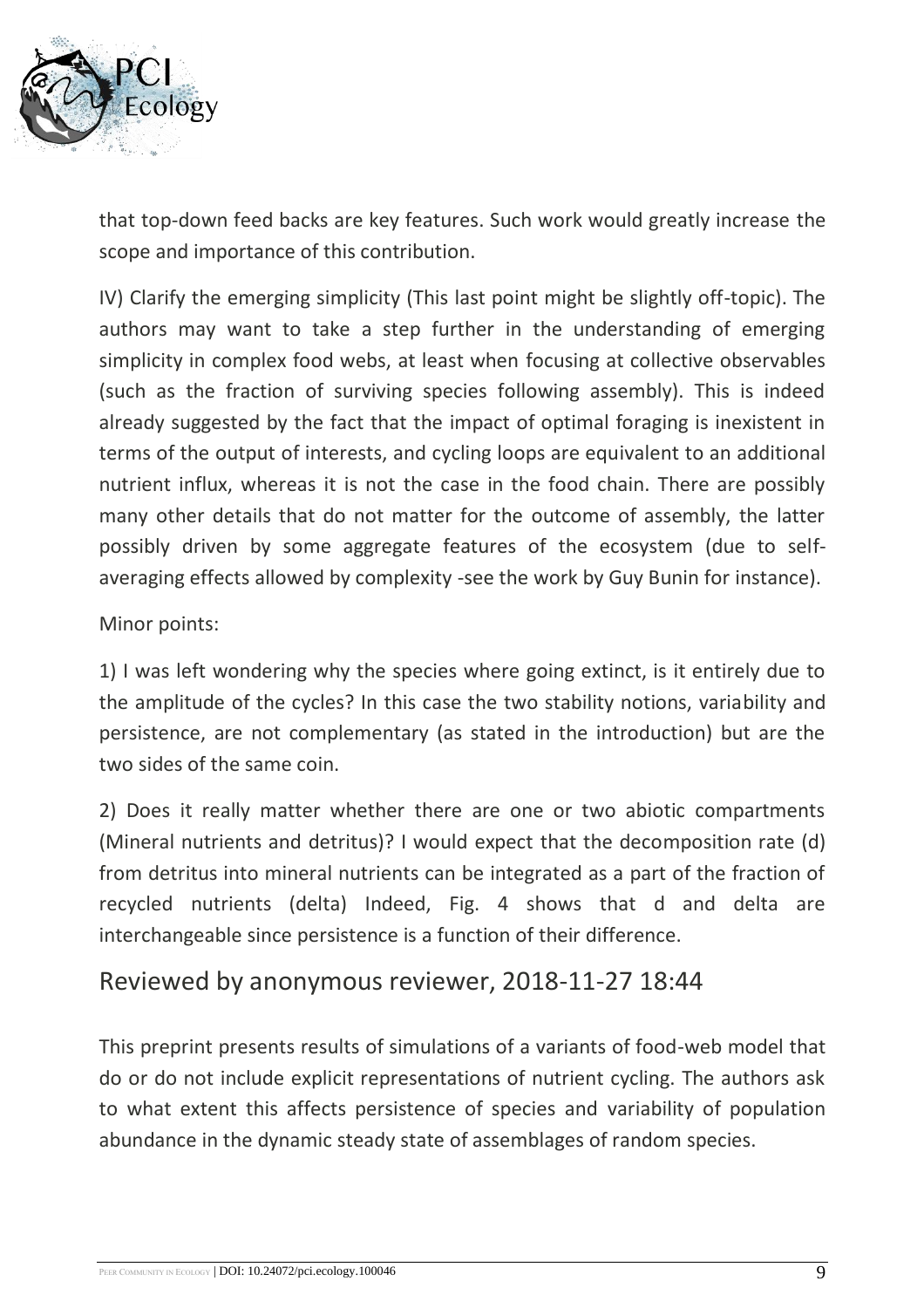

While I have no concerns regarding the technical correctness of the results, I am worried that the empirical motivation and/or validation of the model are too weak to justify the strong conclusion that the authors draw.

The recommendation is therefore that the authors might want to substantially moderate the strength of the wording of their conclusions they draw or more seriously engage in model validation (and probably reconstruction).

To demonstrate this point, let me first collect a few conclusions:

l16: "We found that nutrient cycling can provide more than 50% of the total nutrient supply of the food web, ..."

l405: "Our results highlight that effects of nutrient cycling on nutrient availability are key to understand consequences of nutrient cycling on food web dynamics in ecosystems."

l518: "In an ecosystem model linking population dynamics in a food web to ecosystem functioning, we found strong effects of nutrient cycling on food web stability. Thus, ecologists need to incorporate nutrient cycling in theoretical and empirical work to better predict food web stability."

These are statements about what processes are important in REAL systems. To support such conclusions, the model used should be sufficiently realistic. So let's have a look at the model.

The authors parameterise trophic link absence/presence and strength based on predator and prey body mass alone. They motivate this by writing

124: "Models parametrised with such allometric relations have been increasingly used to study food web dynamics and stability, especially because they allow recreating observed patterns and dynamics of complex food webs (Boit et al., 2012; Hudson & Reuman, 2013)."

However, Boit et al. (2012) do NOT reproduce "patterns and dynamics of complex food webs". They simplify complex food webs into a small number of compartments. Hudson & Reuman (2013) use OBSERVED presence/absence data for trophic links to link species in their model (and then body for to adjust link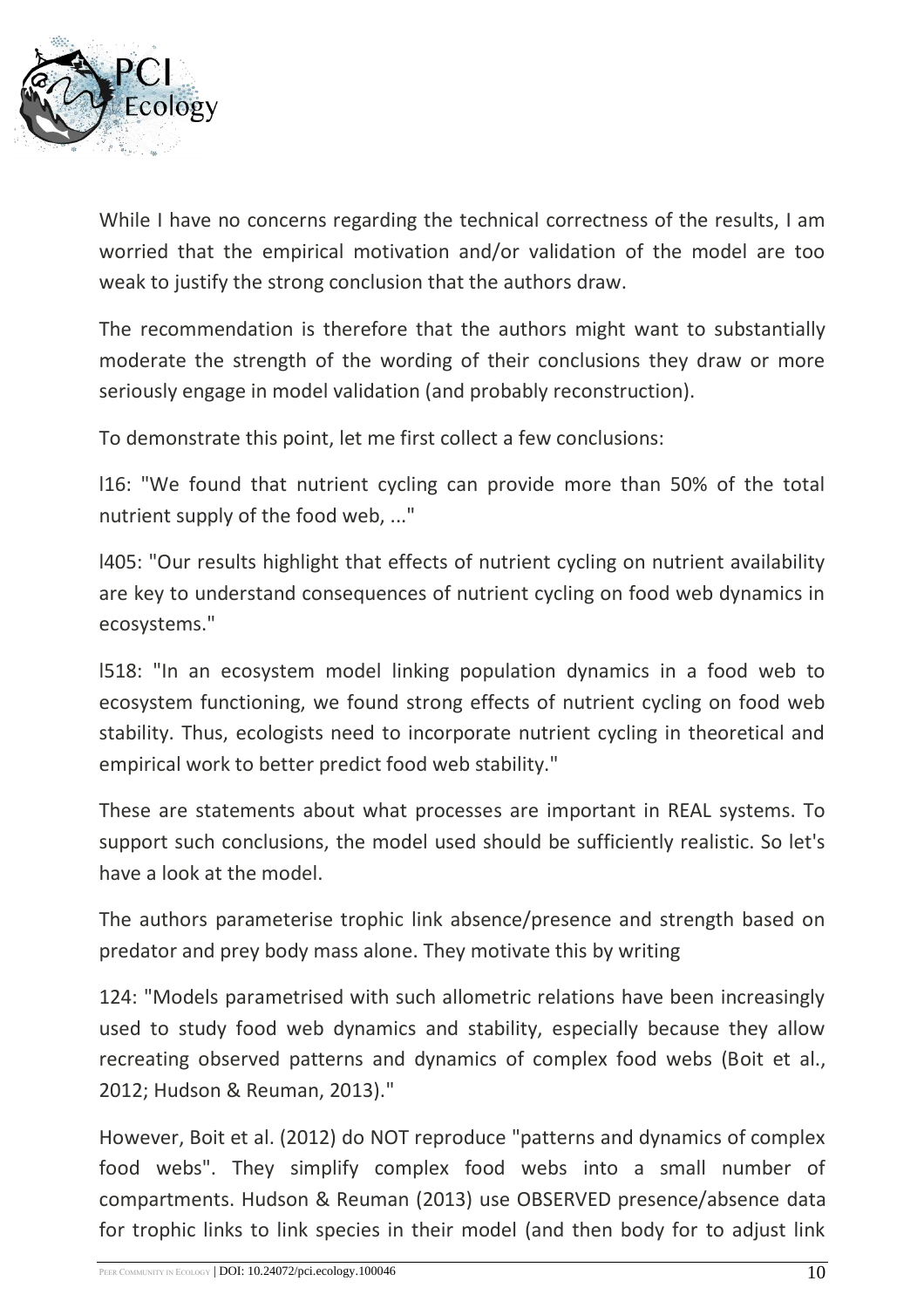

strengths), and predicted abundances typically differ from observations by a factor 10. So, neither reference supports the statement. To the contrary, there is strong evidence that link presence/absence is not primarily affected by body mass: http://doi.org/10.1098/rspb.2012.0327 http://doi.org/10.1016/j.jtbi.2005.12.021 .

The model for adaptive foraging used (Eq. (6)) does not appear have a good empirical justification. I am concerned that it might yields diets that are much less diverse (in terms of the distribution of the size of diet proportions) than those observed (e.g. Secs. 12.3, 12.4 in http://doi.org/10.1002/9781118502181), which unclear consequences.

Most importantly, I am concerned about the Intraspecific competition term (with constant coefficient β) that is included the dynamics for all species. It is worth pointing out that the model by Hudson & Reuman (2013) cited above and other realistic food-web models do NOT contain such terms. Indeed, it is hard to image what kind of ecological phenomenon this term could represent, given that it describes effects of individuals on conspecifics that do NOT affect any other species. To the contrary, the observed power-law structure of size spectra (which follows from feeding being the only form of density-dependence) and the observed strong coupling of species richness across trophic levels (Sec 18.6 http://doi.org/10.1002/9781118502181) both provide good empirical evidence for the absence of such exclusively intraspecific, non-trophic competition. As the authors show in Fig S3-1, the strength of Intraspecific competition can strongly affect system properties. The choice of  $\beta$  could easily affect the qualitative nature of conclusions, such as in the following passage:

l286: "At low nutrient enrichment levels, consumers are responsible for most of the recycling. However, at high nutrient enrichment levels, the quantity of nutrient recycled by consumers stops increasing while the total quantity of nutrient recycled still increases linearly with the external nutrient input I due to a large increase in the quantity of nutrient cycled by primary producers. A similar relation is observed for the primary and the secondary productions (see Fig. S2-4C in supporting information)."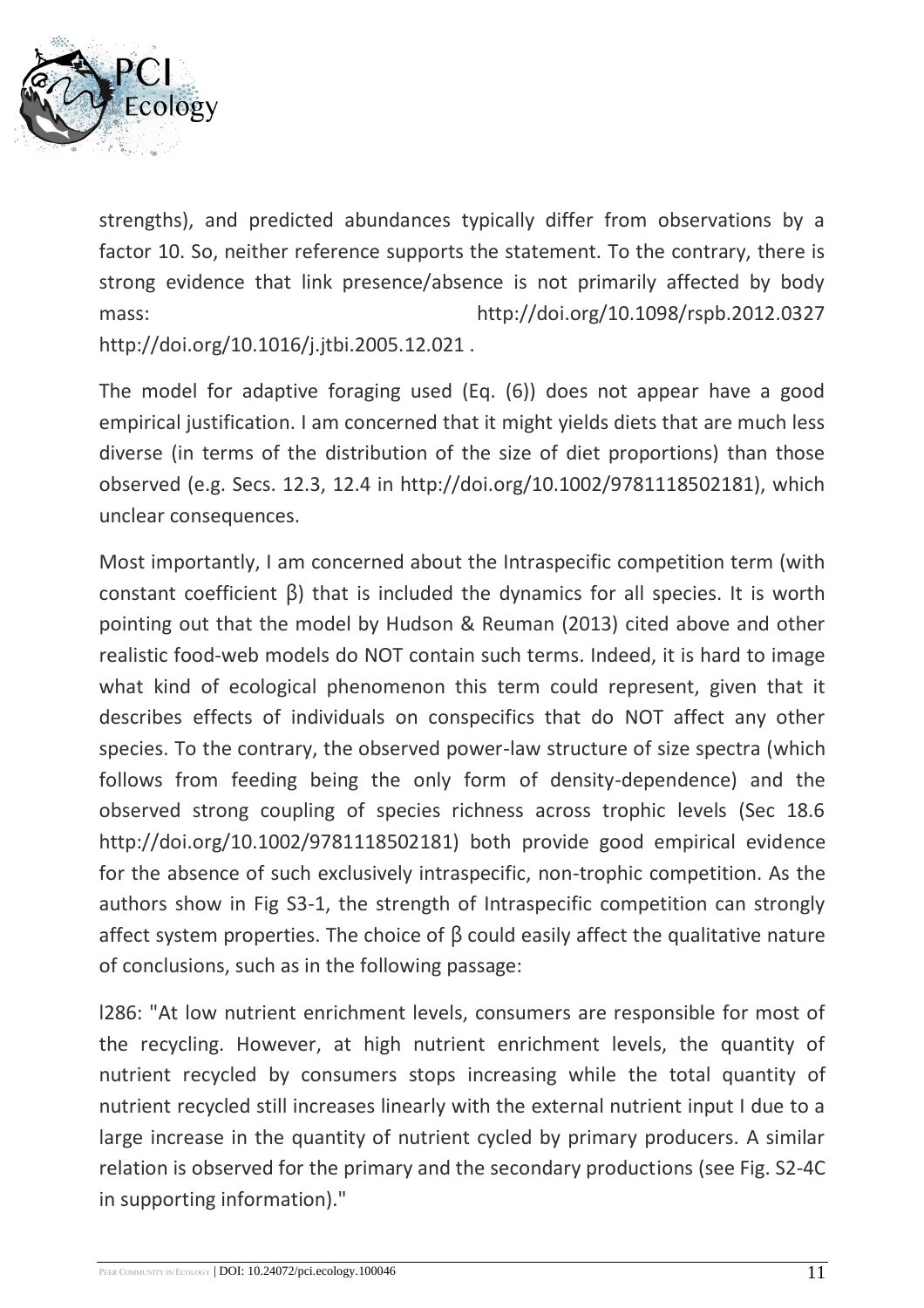

Besides, the authors argue consistently based on the hypothesis that extinctions are caused by high-amplitude population oscillations, despite there being a strong body of evidence that most extinctions are caused by populations slowly and gradually approaching zero. The mechanisms causing the latter is very different from that causing the oscillations. This, as well might have a strong bearing on the validity of the conclusions.

Other notes:

l44: "... but they never include a complete nutrient cycling." -> I am surprise the authors write don't consider https://doi.org/10.1073/pnas.2434847100

Para starting 71: it is really unclear where the authors are referring to empirical evidence and where to evidence from models. Can models alone support strong statements such as "Effects on nutrient availability thus clearly need to be accounted for when studying nutrient cycling effects on food web stability"?

Eq 7a and elsewhere: "i=diversity" ; "i=primary producer" -> poor notation.

426: "At low nutrient inputs, consumers are the main contributors to nutrient cycling, in agreement with experimental and empirical studies (Vanni, 2002; Schmitz et al., 2010)." -> Good.

l539: "The predictions of our model should be tested experimentally." -> My feeling is there is some good empirical evidence already, one just needs to look at the problem from an empiricist's perspective. Here is an examples: https://doi.org/10.1890/0012-9615(2003)073[0301:ECSAEI]2.0.CO;2 https://lter.limnology.wisc.edu/data https://doi.org/10.2307/1942450

### Reviewed by [Wojciech Uszko,](https://ecology.peercommunityin.org/public/viewUserCard?userId=632) 2018-11-26 15:20

Persistence and stability of food webs have been one of the central research problems in ecology for many decades. Despite the importance of these subjects, we still lack the knowledge of how explicitly considered nutrient cycling affects food webs. We need more resource-based models studying how dynamic nutrient cycling potentially alters model predictions compared to classic approaches which do not take into account the nutrient currency.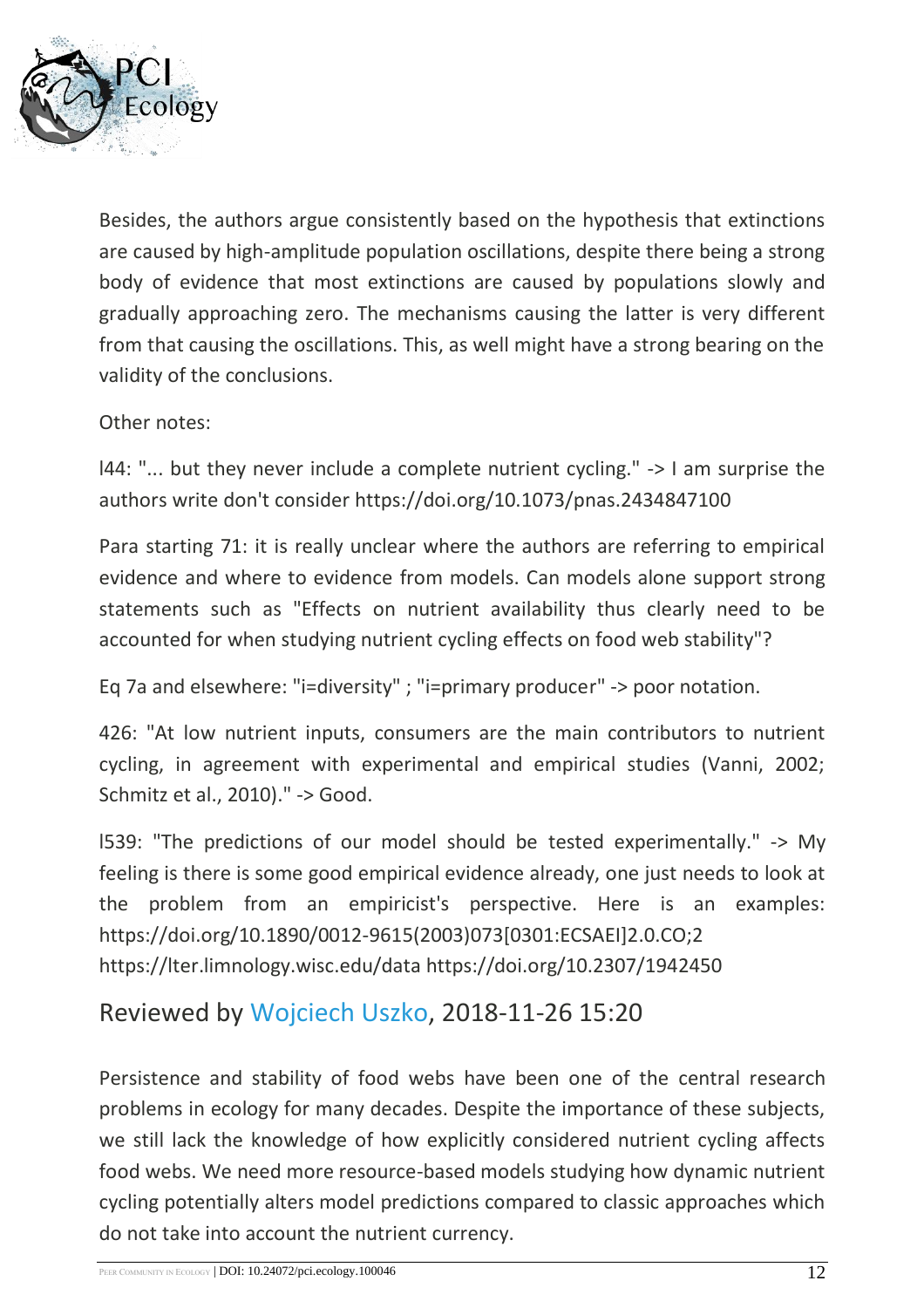

Quévreux, Barot and Thébault approach this problem in a rigorous way by building and simulating food web models with different assumptions on nutrient recycling. They do so in four subsequent steps. First, they construct food webs consisting of 50 species linked by feeding relationships based on their body masses. The species dynamics is described by nutrient-explicit models, and species persistence and population stability is investigated at the end of the simulation time. Second, they consider three types of models which differ in if and how nutrients are recycled: (i) without nutrient cycling (NC), (ii) with full nutrient cycling loops (C), (iii) with nutrient cycling simulated through addition of mineral nutrients to food webs as calculated from the C model (SC). Especially the models C and SC give an opportunity to compare the effects of nutrient cycling which arise from the dynamic feedback loops vs. a simple enrichment effect, respectively. Third, the authors compare the modeling results from complex food webs (up to 50 species) to results from three-level food chains. And fourth, sensitivity analysis is run with different assumption on model parameters.

The authors report several important findings. The amount of recycled nutrients always exceeds the supplied mineral nutrients, and the recycling is driven mostly by consumers at low mineral nutrient inputs, and by primary producers at high inputs. This extra nutrient input through recycling increases the species persistence at low mineral nutrient input levels, but decreases it towards higher inputs. The mechanism behind the latter result is that additional nutrients destabilize food webs ('paradox of enrichment') by increasing population oscillations, leading to species extinctions. However, when comparing the C and SC food webs (with dynamic nutrient cycling pathways vs. with simulated extra nutrient input, respectively), the SC food webs are more variable and less persistent than the C ones.

The manuscript is written clearly and in a comprehensive way. The figures are well designed, and convey the results to the reader very efficiently. I have however a number of comments, mostly considering the model formulation and the details of methods, which I believe can further improve the readability and broaden the scope of this already very valuable work.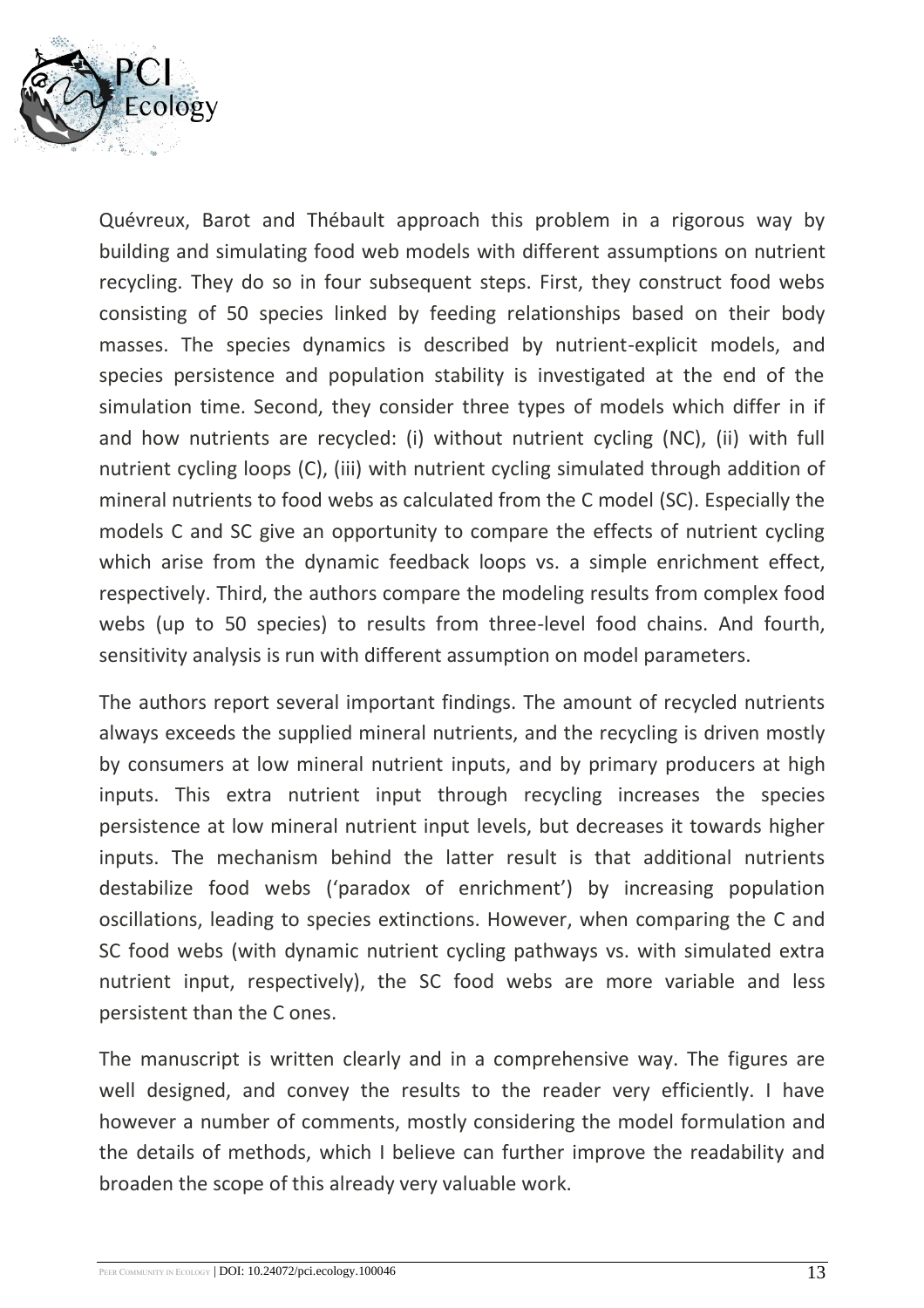

- The food web model is divided into two compartments: carbon-based and nutrient-based (Fig. 1, lines 139 onward). However, it is important to notice that this division is just an artifact of the units used for species biomasses. Given that both primary producers and consumers are assumed to have fixed C:N ratios, the translation of nitrogen to carbon mass for the living part of the food web is redundant, and does not change the model behavior itself. In other words, one could just as well represent the entire model in nitrogen units, and nothing would change. With that said, I think it is fine to make such a division of modeled food webs, but maybe add a statement that the existence of these two compartments is somehow artificial as carbon is a 'passive' player in the model, and its fluxes are not explicitly considered. What I believe is much more important to mention early in the methods section, is the fact that all species are assumed to have fixed C:N ratios. This information is at the moment somewhat hidden in Table 1.
- Changing the assumption of fixed to flexible nutrient stoichiometry of primary producers seems to me as potentially the most fundamental possible extension of the presented model. Flexible plant C:N ratio will influence the behavior of food webs not only through changes in detritus stoichiometry as the authors have already mentioned, but also it opens for a possibility of nutrient limitation of consumers. This in turn will dynamically affect the entire food web in a way that is hard to deduce from just considering different, but still fixed and not dynamic, producer C:N ratios as the authors have analyzed in Appendix S3. Of course, extending the model to flexible C:N ratios of producers is likely outside the scope of this paper. However, I suggest to extend the relevant points in the discussion section, with stronger emphasis of other effects of flexible producer nutrient quotas, different than just the detritus quality.
- Apart from metabolic and feeding losses, all species in the modeled food webs experience an additional, density-dependent mortality with coefficient "beta" defined as the intraspecific competition coefficient. The authors should give an explanation why they decided to include such term in their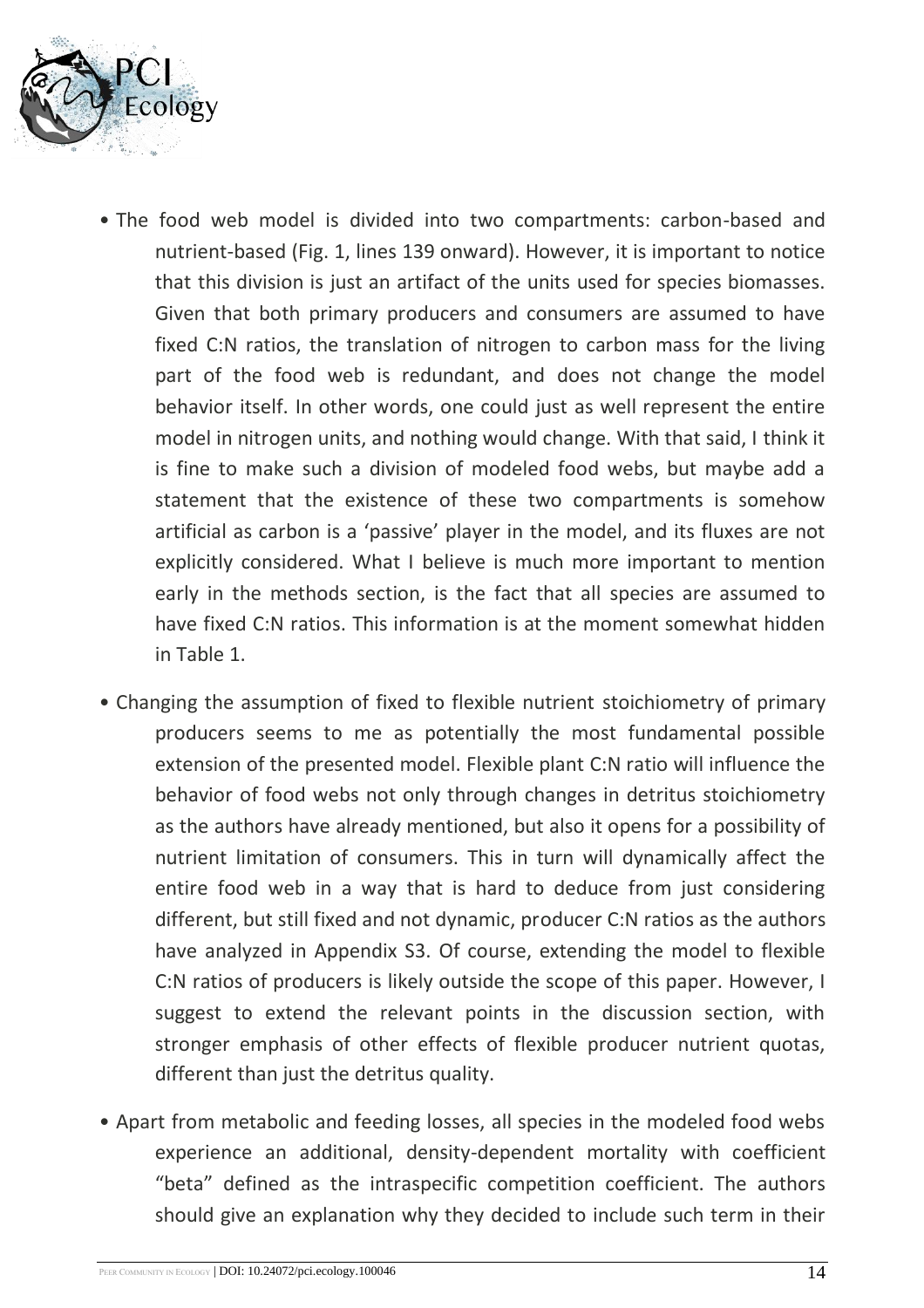

generic model. Both intra- and interspecific competition is already taken into account through resource uptake/prey consumption of producers/consumers. Why then adding an extra density-dependent loss term? My intuition tells me that such term can have strong effects on system stability. This also emerges from patterns shown in Appendix Fig. S3-1, which however does not consider a scenario with "beta"=0. As the choice of "beta" values is arbitrary (i.e., not empirically based), is there any other reason the authors used this term, apart from aiming for reasonably persistent food webs? Whatever the reasons are, I think they should be stated in the methods section as to not leave the reader wondering why a particular model formulation has been chosen.

- The authors do not give any explanation of why their models where tested on the set of only 100 different food webs. Intuitively, 100 is a very small number given the potential degree of variability of generated food webs. Is 100 a big enough number to exhaust qualitatively, and get enough replicates quantitatively, of all possible food web configurations? Were the authors in any way limited by computational time? Whatever the reason is for choosing the number 100, it should be explicitly stated. If there are no particular reasons, then why not test the model on many more (1000? 10,000? 100,000? 1,000,000?) food webs? Note that the number of analyzed food webs stands at the very core of this study, and potentially strongly influences the results.
- As far as I understand the procedure, the food webs were constructed in a few steps. First, 50 species were assigned random body masses spanning 6 orders of magnitude. Then, feeding links were assigned. However, if there is no matching prey for a consumer of a particular body size, this species is removed in the beginning, which is not counted as extinction. Am I right? How often did the assembled food webs go through this 'thinning' procedure before the actual dynamic simulations? This could mean that not all food webs have 50 as their starting number of species. What I also believe would be very helpful is a histogram showing how many food webs of how many species are left after the simulations, i.e., a histogram with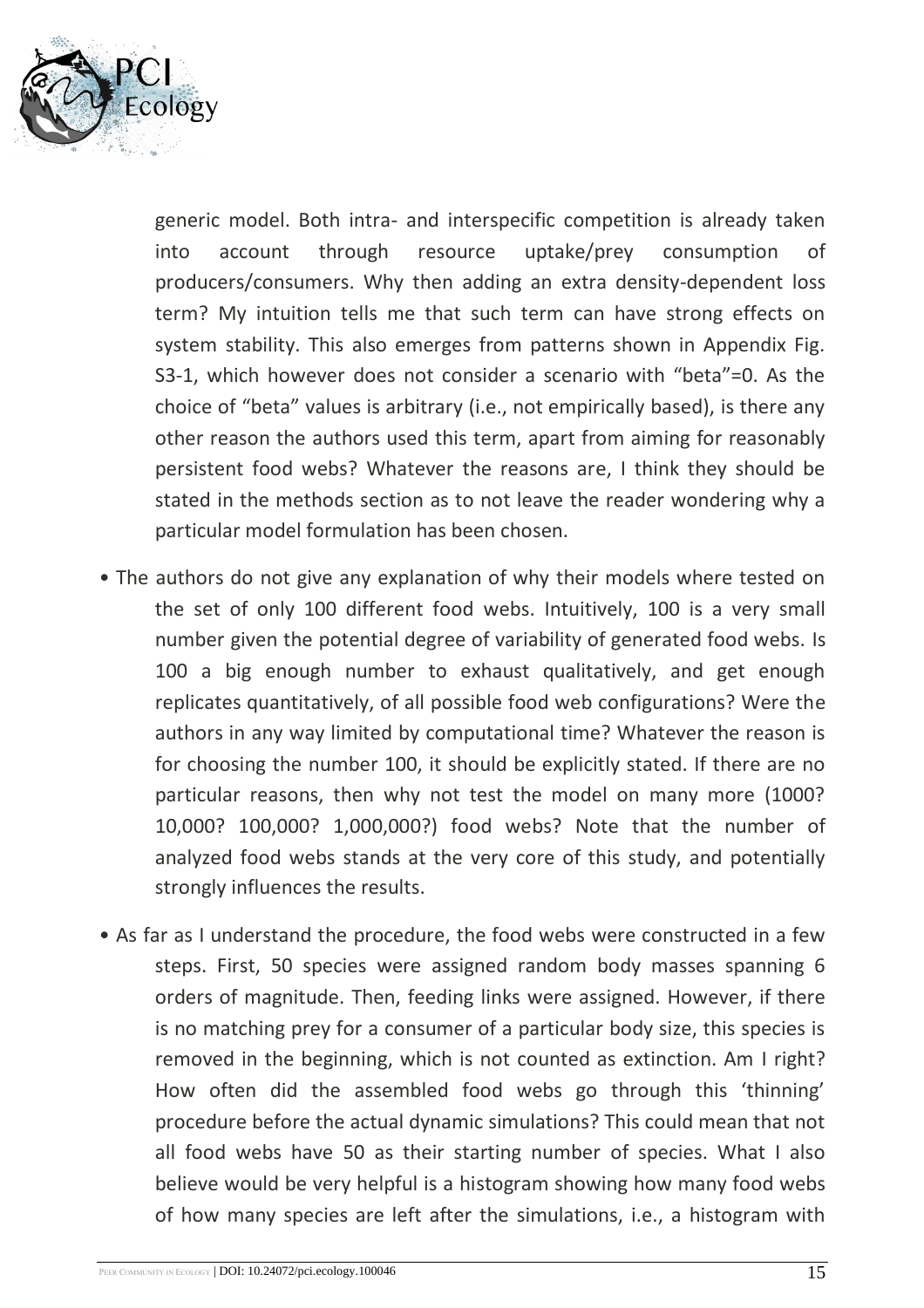

number of persistent species after 10,000 years on the x-axis, and number of food webs with a respective number of species in them on the y-axis.

- How is species extinction defined? What is the biomass threshold below which a species is considered extinct? I guess in the simulated ODE model, biomasses cannot reach zero. However, as can be seen in Fig. 5A, species do go extinct when the cycle amplitude is very high (i.e., densities get very close to 0). What is the limit here?
- (caption to Fig. 2) It should read "dashed lines", not "dotted lines".
- (Fig. 3 A-C) I do not see why the light and dark grey shading areas would be in any way useful here. Is there something the readers should look for when comparing the range of the shaded areas? Their exact placement seems rather subjective and defined based on visual judgement only. I think the reader does not need to be guided towards any particular way of looking at these graphs, especially because the graphs are so well done already!
- (Figs. 3, 4, 5). I suggest, for better readability, to add parameter symbols next to their names on axis labels, i.e., letters "I", "d" and "delta".
- (line 24) It should read "opens", not "open".
- (line 191) Why is the functional response F ij defined as "the fraction of species j consumed by i"? I think it should rather be "the rate of consumption of species j by i".
- (line 193) In fact, type III response arises for all q>1, not only q=2.
- (lines 268-272) Why not take averages of species densities in the last 1000 years, and use them as initial conditions for the SC model, instead of taking densities at exactly 9000 years? Does it matter?
- (lines 304-313) Some of the words used here are either wrong or too subjective. The average CV of species biomass in the NC model (Fig. 3C, orange line) does not increase monotonically, it rather shows an increasing trend. The CV of the C model in the same figure (brown line) does not clearly saturate. It maybe shows such a trend, but it also shows wider confidence intervals